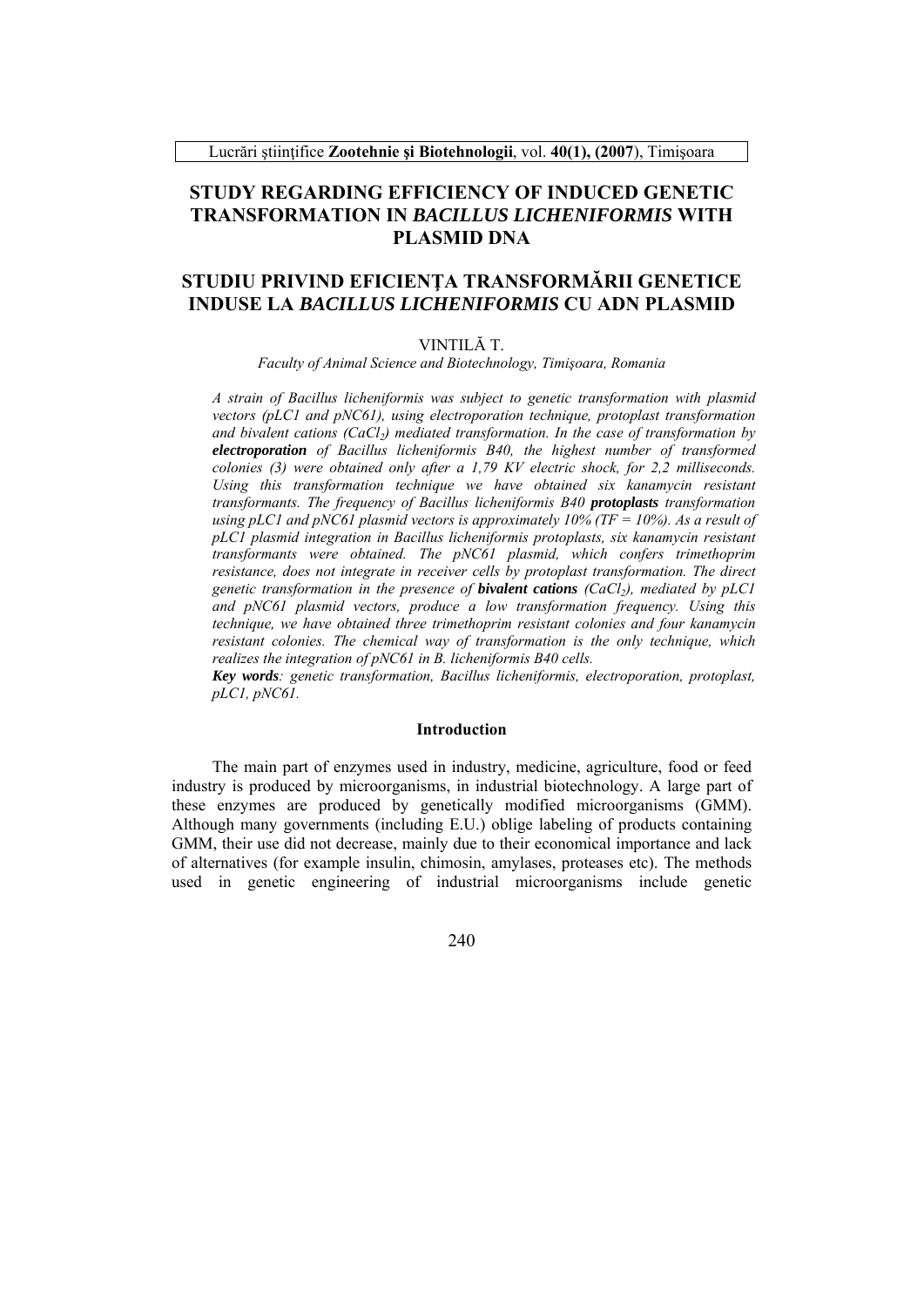transformation. *Bacillus licheniformis* is a GRAS (generally recognized as safe) microorganism used in industry for protease production. Plasmids pLC1 and pNC61 are known for improvement of extra-cellular proteolytic activity of the host (Jurcoane 2000). During this experiment we will evaluate three transformation techniques (direct transformation, electroporation and transformation of protoplast) and their ability to insert above mentioned plasmids in *Bacillus licheniformis* cells for improvement of proteolytic activity of this strain.

#### **Materials and Methods**

**Microorganism:** one bacterial strain from the Collection of Industrial Microorganisms from Faculty of Animal Science and Biotechnology Timisoara, Romania was used in this study: *Bacillus licheniformisB40* a microorganism with proteolytic activity*.*

### **Methods:**

1. Extraction of plasmid DNA from host-cells using *Boiling miniprep method* (Miller 1992).

Plasmids pLC1 and pNC61 were extracted from a strain of *Bacillus subtilis* in logarithmic growing phase in LB broth. The lysis buffer contains Tris, EDTA, Sucrose, Lysozyme, and BSA. The precipitation of cellular components and plasmid DNA was made using chloroform-isoamyl alcohol mixture and ethanol 95%. Elution buffer contains Tris and EDTA.

2. Digestion of plasmid DNA with restriction enzymes (Seidman 2000). Restriction was made using ECOR I enzyme.

3. Visualization of plasmid DNA molecules through agarose gel electrophoresys (Seidman 2000). Digested and undigested plasmid DNA was migrated in 1% agarose gel at 75 V and 60 mA. As marker was used λDNA digested with Pst I restriction enzyme.

4. Genetic transformation through electroporation (Phillip 1994). Three steps were followed in this phase: a) extraction of plasmid DNA from carrier cells; b) inducing competence in receiving cells using LB, LBSP and SHMG and testing of receiving cells for sensitivity to antibiotics used as markers in plasmids: kanamycin for pLC1 and trimethoprim for pNC61; and c) electroporation and genetic transformation of the competent cells with plasmid DNA using MicroPulser electroporator from BIO-RAD, 0.1 cuvette, electro-shock set at 1.8kV, 2.5 milliseconds. 100 µL of cell suspension after electroporation was inoculated in LB plates with kanamycin and trimethoprim and incubated at 37°C 24 hours, until colonies appears.

5. Genetic transformation through protoplasts transfection (Phillip 1994). Three steps were followed in this phase: a) extraction of plasmid DNA from carrier cells; b) obtaining protoplasts of receiving cells using Penessay buffer, SMM buffer,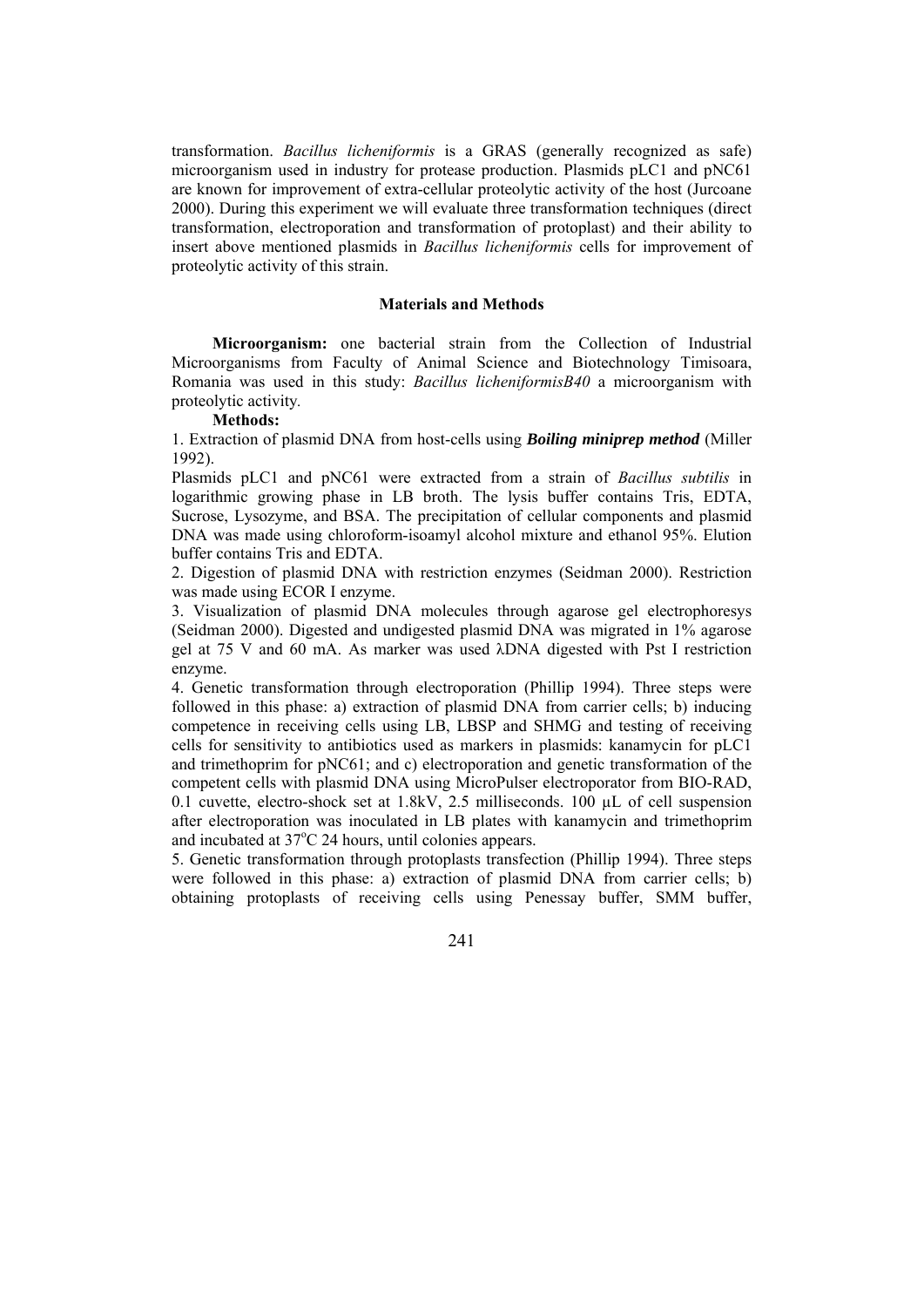Lysozyme, DM3 agar and TES buffer; and c) transformation of protoplasts with plasmid DNA using SMM buffer, and PEG6000. 100 µL of cell suspension was inoculated in DM3 plates with kanamycin and trimethoprim and incubated at  $37^{\circ}$ C 24 hours, until colonies appears.

6. Bivalent cations mediated (direct) genetic transformation (Phillip 1994). Three steps were followed in this phase: a) extraction of plasmid DNA from carrier cells; b) inducing competence in receiving cells using SP II medium and testing of receiving cells for sensitivity to antibiotics used as markers in plasmids: kanamycin for pLC1 and trimethoprim for pNC61; and c) genetic transformation of the competent cells with plasmid DNA using SMS, glucose, yeast extract, casamino acids and CaCl<sub>2</sub>. 100 µL of cell suspension was inoculated in LB plates with kanamycin and trimethoprim and incubated at 37°C 24 hours, until colonies appears.

7. Casein hydrolysis test (Zarnea, 1992). Casein agar plates were inoculated with transformed microorganism and after incubation the presence and size of the clear halo as a result of casein hydrolysis was evaluated and measured.

#### **Results and Discussions**

1. Regarding extraction and visualization of plasmid DNA in gel electrophoresis, figure 1 represents pLC1 plasmid undigested - fragments 1, 2, and 4, digested with PstI – fragments 5, and λDNA marker – fragments 3, from 2000 to 9400 bp.



Figure 1. Visualization of pLC1 plasmid DNA in agarose gel

2. Regarding transformation by electroporation of the strain *Bacillus licheniformis B40*, four probes were electroporated:  $\overline{A}$  – 1,8 kV; 2,5 milliseconds;  $\overline{B}$  – 1,8 kV; 2,2 milliseconds;  $C - 1.79$  kV; 2.2 milliseconds;  $D - 1.8$  kV; 2.5 milliseconds. The highest number of transformed colonies (3) were obtained only after a 1,79 KV electric shock, for 2,2 milliseconds. Using this transformation technique we have obtained 6 kanamycin resistant transformed colonies.

242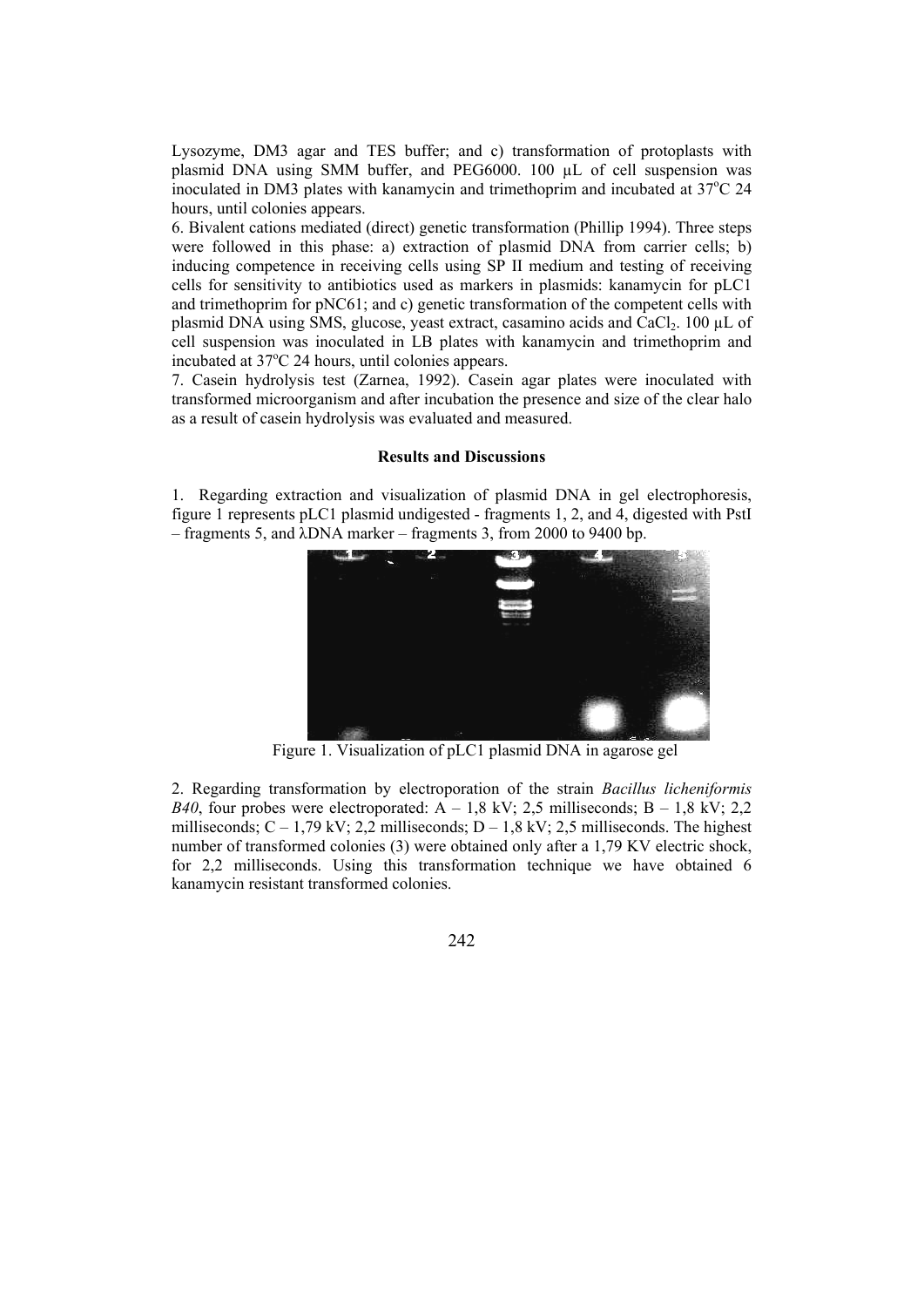3. Regarding transformation of protoplasts, during protoplasization the number of viable cells decreased very much, from a range of  $10^6$  cells / mL to 80 viable cells / ml after treating with SMM buffer and Lysozyme. Figure 2 presents *B. licheniformis* cells and protoplasts.



Figure 2. Microscope image of *B. licheniformis* cells (left – cells before, and right – cells after protoplastization).

The frequency of *Bacillus licheniformis B40* protoplasts transformation using pLC1 and pNC61 plasmid vectors is approximately 10% (**TF = 10%**). As a result of pLC1 plasmid integration in *Bacillus licheniformis* protoplasts, 6 kanamycin resistant transformants were obtained. The pNC61 plasmid, which confers trimethoprim resistance, does not integrate in receiver cells by protoplast transformation.

4. The direct genetic transformation in the presence of bivalent cations  $(CaCl<sub>2</sub>)$ , mediated by pLC1 and pNC61 plasmid vectors produce a low transformation frequency. Using this technique, we have obtained three tromethoprim resistant colonies and four kanamycin resistant colonies. The direct transformation is the only technique, which realizes the integration of pNC61 in *B. licheniformis B40* cells.

5. Testing the obtained genetically transformed microorganisms. The qualitative method for determination of proteolytic activity consists in dispersion of bacterial cells on the surface of agar plates containing casein. After 24 hours of incubation at 37ºC the clear halo (hydrolysis of casein) around the bacterial single colonies is measured (fig. 3).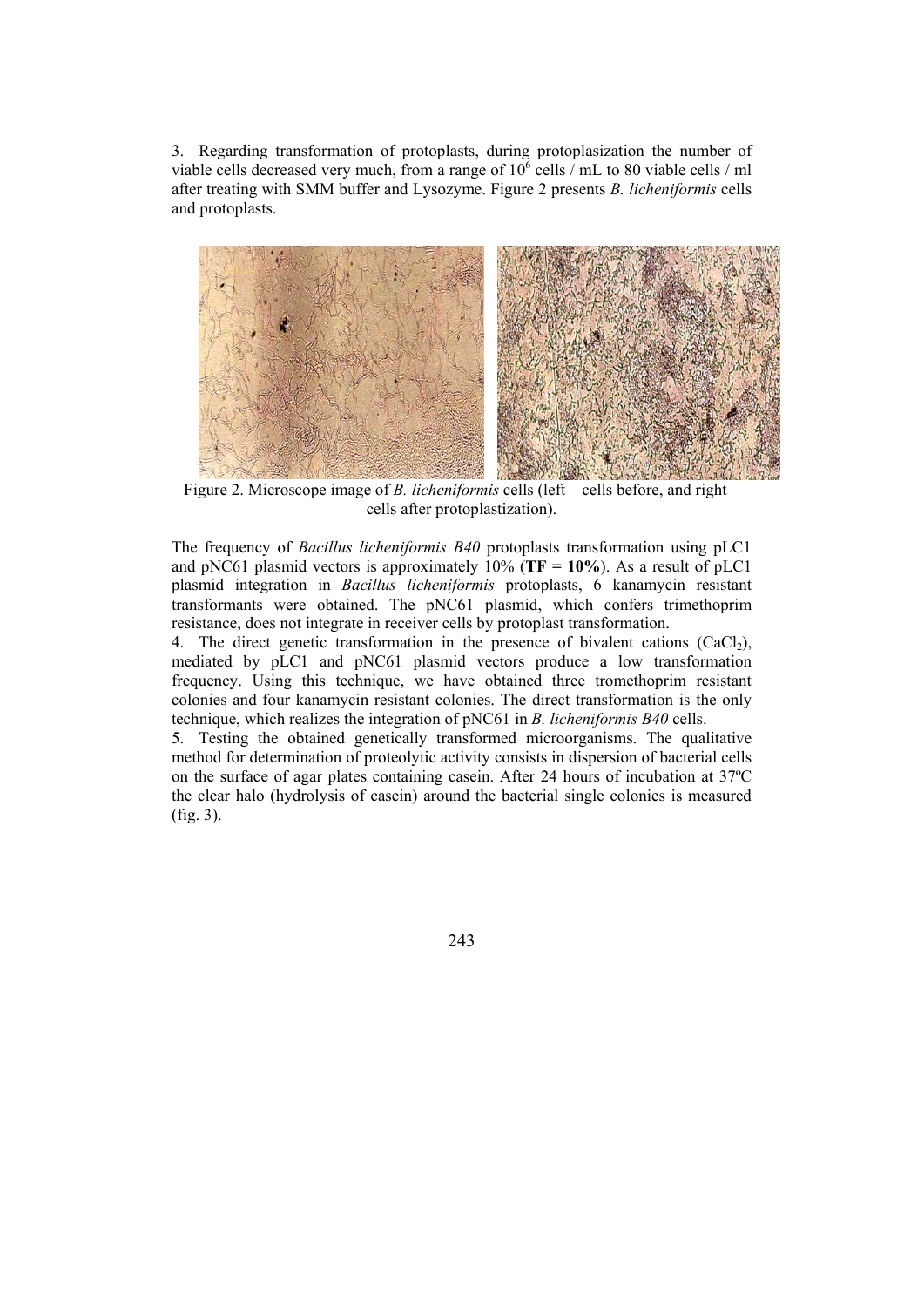

Figure 3. Halo produced by a *B. licheniformis* transformed colony, kanamycinresistant on casein-agar medium

High secretions of extra cellular proteases produce a large clear halo. The proteolytic activity of the 18 transformants obtained using the three transformation techniques, is lower, equal, or a slightly higher then the proteolytic activity of *Bacillus licheniformis B40* parental strain. In 13 transformants, a positive proteolytic reaction was evident using the casein hydrolysis test. Four transformants present proteolytic activities lower, or approximately equal with parental strain activity. The *B. licheniformis Tp2* (protoplast transformed) reveals a visible improvement of proteolytic activity.

#### **Conclusions**

1. In case of transformation by electroporation of the strain *Bacillus licheniformis B40*, the highest number of transformed colonies (3) were obtained only after a 1,79 KV electric shock, for 2,2 milliseconds. Using this transformation technique we have obtained six kanamycin resistant transformants;

2. The frequency of *Bacillus licheniformis B40* protoplasts transformation using pLC1 and pNC61 plasmid vectors is approximately 10% (**TF = 10%**). As a result of pLC1 plasmid integration in *Bacillus licheniformis* protoplasts, six kanamycin resistant transformants were obtained. The pNC61 plasmid, which confers trimethoprim resistance, does not integrate in receiver cells by protoplast transformation.

3. Direct genetic transformation in the presence of bivalent cations  $(CaCl<sub>2</sub>)$ , mediated by pLC1 and pNC61 plasmid vectors, produce a low transformation frequency. Using this technique, we have obtained three trimethoprim resistant colonies and four kanamycin resistant colonies. The chemical way of transformation is the only technique, which realizes the integration of pNC61 in *B. licheniformis B40* cells.